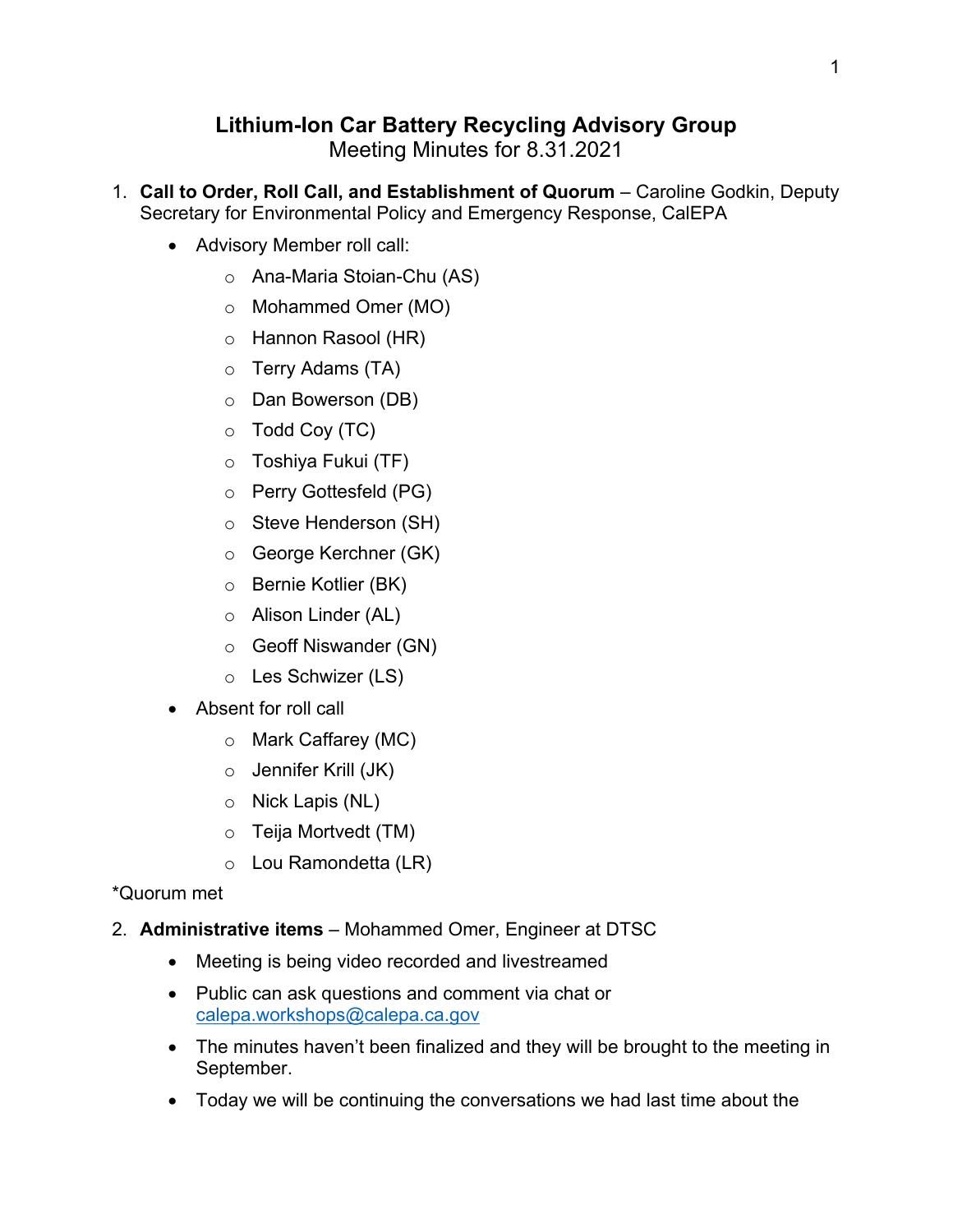EPR and Core exchange and vehicle backstop proposal.

- Updates and questions
	- $\circ$  PG: There is an announcement from Tesla that they are recycling the batteries in Nevada. Can someone speak to that?

\*no one from Tesla is at meeting\*

## 3. **Discussion on the proposals by AFAI (DB) and Ford (SH) facilitated by MO**

DB: We have been having meetings to address questions brought up, but have nothing to present yet. We will get back to everyone in the September meeting.

MO: The goal is to continue the discussion so that is okay.

DB: The purpose of the proposal was to look at it two-fold. For the vehicles still in service, there would be a core exchange program a manufacturer by manufacturer. For vehicles reaching EoL, the dismantler would be responsible for it if it was pulled from the vehicle. For unwanted batteries still in the vehicles, the manufacturer would be responsible and as a type of backstop.

GK: To clarify, the vehicle manufacturer will be responsible for the vehicle and batteries. Does this apply if the battery is out of vehicle?

DB: Yes, thank you.

MO: This next slide is about the advantages of the program. I don't have any questions but I want to make sure folks from the public can comment.

TA: My question is on the complete vehicle—I can imagine a lot of scenarios where cars come through that aren't from an auction and we will get orphaned vehicles that will need the backstop. This absolute of having a complete vehicle, there will be a lot of vehicles that are orphaned. I think there needs to be a lot of thought to this.

DB: Yes, we are working with members to have a response to this.

PG: Is this only for licensed dismantlers?

DB: When we made the proposal, we were building on the concern about unlicensed dismantlers. This was to discourage unlicensed dismantling. The goal is to avoid unlicensed dismantlers from getting their hands on these vehicles.

PG: But will you take it back from unlicensed dismantlers?

DB: I don't know how this would look, but that is a good point.

PG: Does the offer extend to others besides the dismantlers?

DB: The dismantler wouldn't purchase the vehicle if it doesn't have value, the backstop is for the vehicles that aren't dismantled. The backstop is for any entity that has a vehicle that needs to be taken care of at the end-of-life.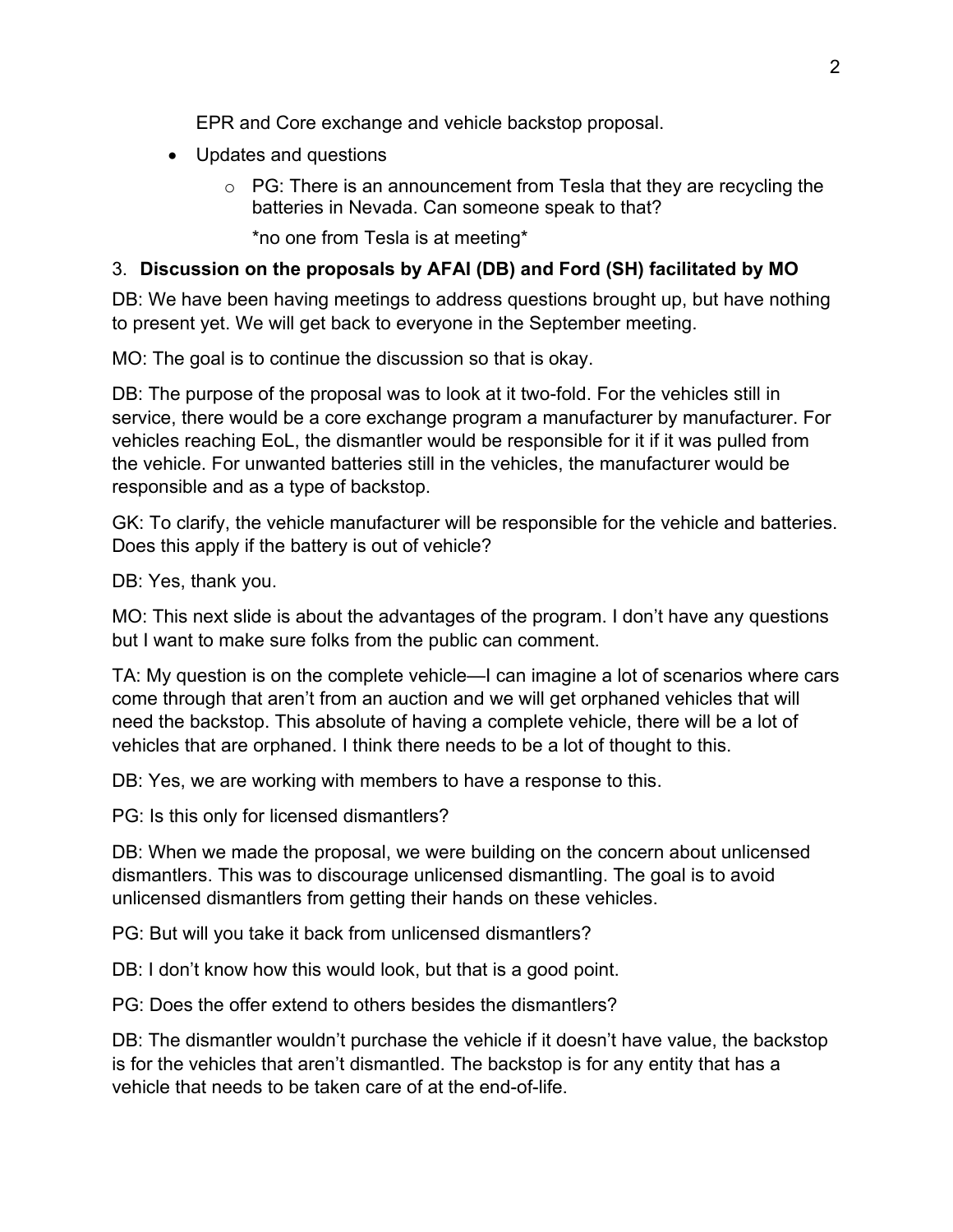PG: I am confused, it sounds like a narrow slice of the batteries.

MO: It sounds like we need to have more discussion.

TA: I agree that if the dismantler handles a car it needs to absorb the costs. I agree this backstop needs to apply to all other entities. The auction houses get a lot of the damaged vehicles that aren't necessarily complete, would these be eligible for the backstop?

DB: The complete vehicle needs to be defined. If the vehicle is in an accident and has some of the vehicle missing, it can still be covered. We just don't want parts to be removed by the dismantler and then be the auto manufacturers responsibility.

DB: This slide is the visualization of the program.

GK: So, this comment is related to in-service and outside of warranty. In this instance the service shops are responsible for participating in the core exchange. In this situation there is a damaged battery that needs to be replaced. Are those the entities that are on the hook for paying for the program.

DB: Yes, it would be the responsibility of the entities removing the battery for proper disposal.

MO: The outside of warranty program had the most questions.

DB: Yes, we expect those to be outside of warrant is the responsibility of the entity removing the battery and there needs to be record keeping involved to ensure proper disposal.

LS: So the OEM is responsible under warranty and then it is on everybody else.

DB: Those taking it out of the car, yes. Then at end-of-life there is a backstop program.

PG: The case of the in-service replacement, that is the current situation. Really the only new feature is the second half.

DB: Yes, and that is what it is like today. You are right.

MO: Thank you. Moving to the next slide. The unwanted situation is one of the bigger ones from last time in terms of the discussion.

DB: I can try to respond to the question for OEMs out of business. A lot of times there is a business that purchases the business. I think we would want to ensure the purchaser of the assets to take responsibility of the backstop. In those rare circumstances that they aren't purchased, then it would be considered orphaned. We see this being a small amount of vehicles but we need legislative text to take care of this.

MO: We have a question from the public. "If battery removal is expensive for out of warranty vehicles, it seems that the recyclers/junk yards might take the car after the battery is removed."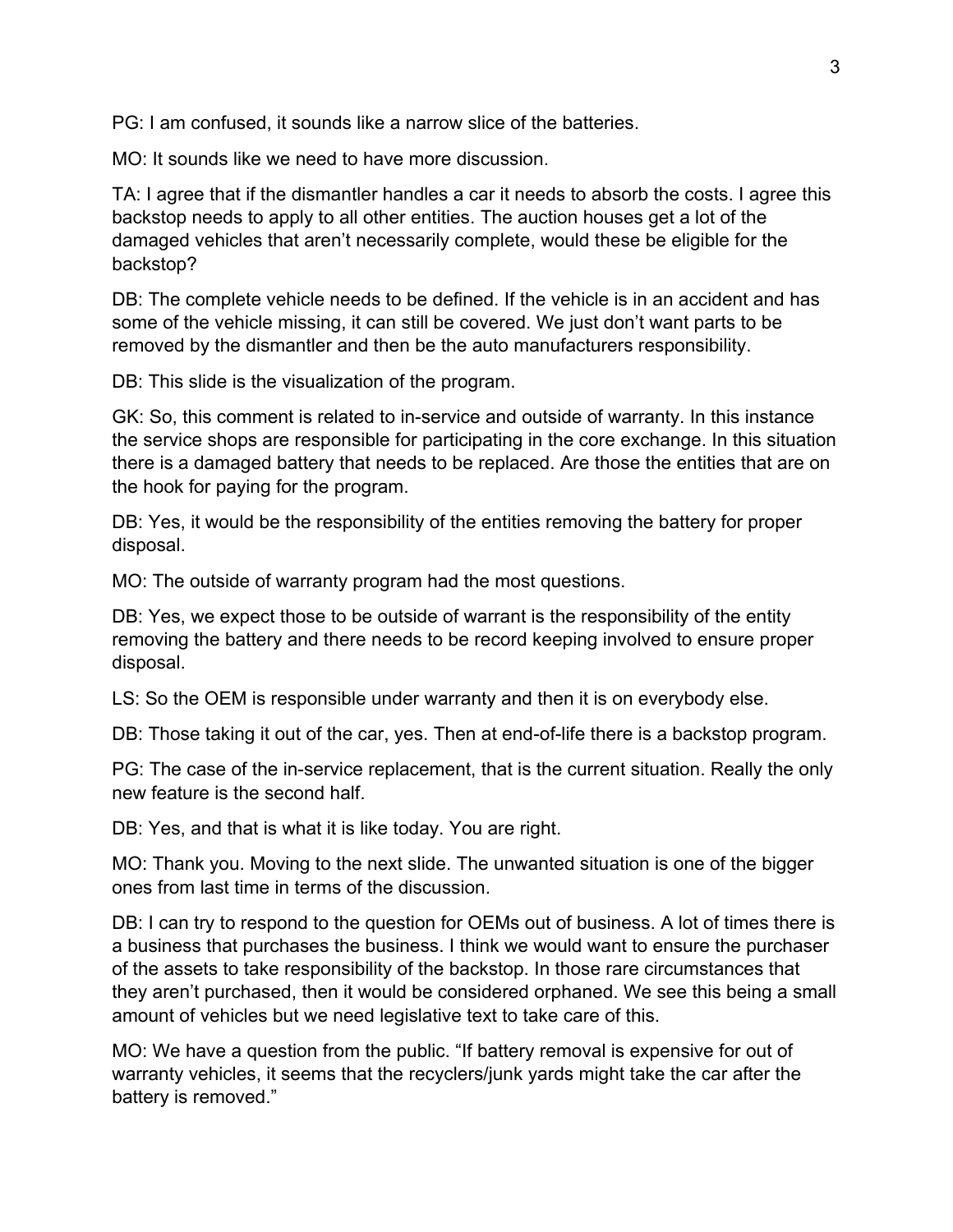DB: That is not what we are proposing. We will not take the battery out and then ship the vehicle back.

MO: This is a follow-up from them, "Does this mean that junk yards wont purchase vehicles with batteries in them?"

TA: I want to raise one issue. We don't want to lose sight of the orphan batteries. The manufacturer shouldn't be responsible but this is a longer term vehicle and a good opportunity to use funds that are raised by the registration fee or something.

DB: This next slide is essentially taking the last three slides and putting them into one. There is nothing new on this slide—just more of a macro look.

MO: Moving along then and this next is some necessary safety net situations.

DB: The statues-quo doesn't require recycling of the battery at the end-of-life, so this is a little new.

MO: Who is responsible doesn't change but the nature of the responsibility does.

DB: Yes

MO: So, could a dismantler call up an OEM to take the battery?

DB: The OEM would take the complete vehicle. We are trying to make sure that the dismantler doesn't remove parts of the car and then call us to take it. It has to be a complete vehicle but that term needs to be better defined.

TA: So on defining the EOL vehicle. The auction houses are places for wholesale cars. They are going to sell thousands of cars in various shapes. It is hard to determine at an auction if a car is sold for dismantling or use. So you don't need a dismantling license to buy from these auctions, so it is a bit hard to determine.

DB: Yes, this needs more fleshing out.

MO: There needs to be more fleshing out. The point here is that they aren't going to an unlicensed dismantler.

Gavin M: There is a distinction between insurance auctions and other auctions. Insurance auctions are for vehicle EoL.

MO: There were questions about streamlining the permitting process, for recycling specifically. The CA legislature cannot do this. The waste definition also can't be changed because it is based on the Federal definition. This is more of a consideration for federal legislation. The labeling is another thing that DB can talk about.

DB: All members support the labeling of batteries and we think we can pull from the SAE recommendations.

MO: It is great to see consensus about universally approved policies.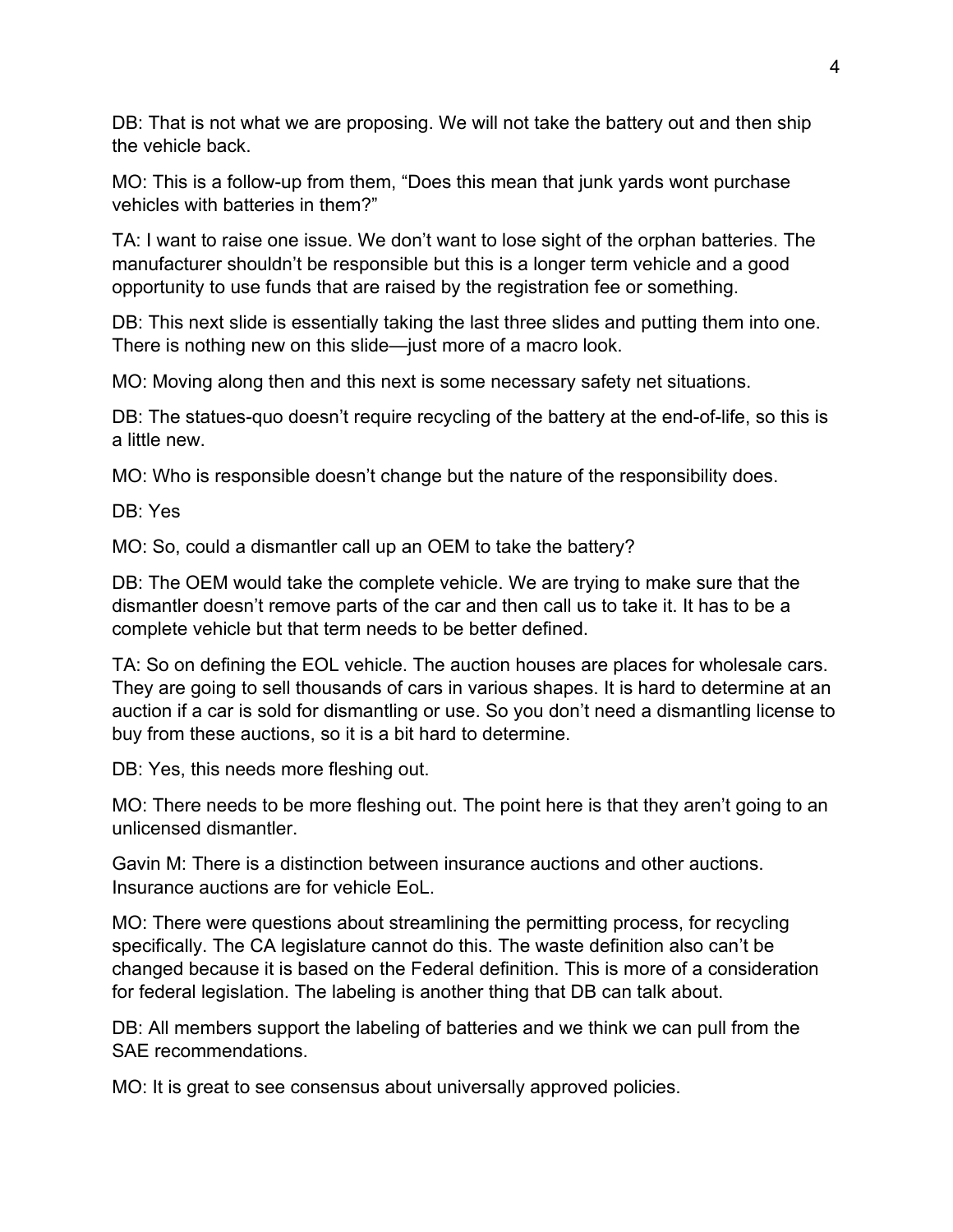AL: My questions is about the previous couple slides. I am trying to wrap my head around complete vehicle requirements. When you were talking about dismantlers from picking and choosing. I don't see what is wrong with that. Congruent with the goals of the committee to reduce resource use, I would like to see the whole vehicle reused. I have a concern that requiring it to be complete somehow prevents the maximum recycling. I think one reason for requiring that is related to the transportation requirements. I think we talked earlier about the type of waste requirements and everything; that route is better than looking at the complete requirement.

DB: The OEM will dismantle and recycle the full vehicle.

AL: So you said the OEM will properly dispose and recycle the full vehicle?

DB: The OEM would ensure proper dismantling of it.

AL: Why does it have to either, or? As in all or nothing? I don't understand why they should be denied that opportunity.

DB: The reasoning is due to efficiency for transporting, that there is no damage to the vehicle, I can take that back to the members.

TA: The OEMS will just contract with dismantlers and then they will dismantle them to the most economic advantage. The OEMs will not actually dismantle them.

BK: I do not work with an OEM or a dismantler but my own business background would suggest that if a dismantler doesn't purchase the EV they have made an economic calculation. I think that is why this proposal makes sense. There may be a transportation issue or that the other components in the vehicle contribute to the OEM being able to dispose of the EV in a more economic way. In each step there is a calculation as to if the entity can make money. I think we have to understand that the OEM has to have as much value as possible and that is why they want the complete vehicle.

DB: Well said, yes.

MO: I think TA and PG addressed this, that an EOL vehicle goes to a dismantler and they make an economic decision, if it puts them in the red then it goes to an OEM. At this point they work with dismantlers and pay them to take care of it. I don't think this will put anyone out of business.

TA: Everything will get recycled and there is not a problem that needs to be fixed.

PG: Well I think to add to AL's point. I think we are spending a lot of time thinking about a narrow case. I think this opens to opportunity that an OEM takes it back, what stops them from exporting it? This doesn't exactly mean it is handled by TA's company.

BK: I doubt it is the intention of OEMs to export and landfill but it is something we should discuss. Also, assuming the OEMs are responsible for disposing in the US, they would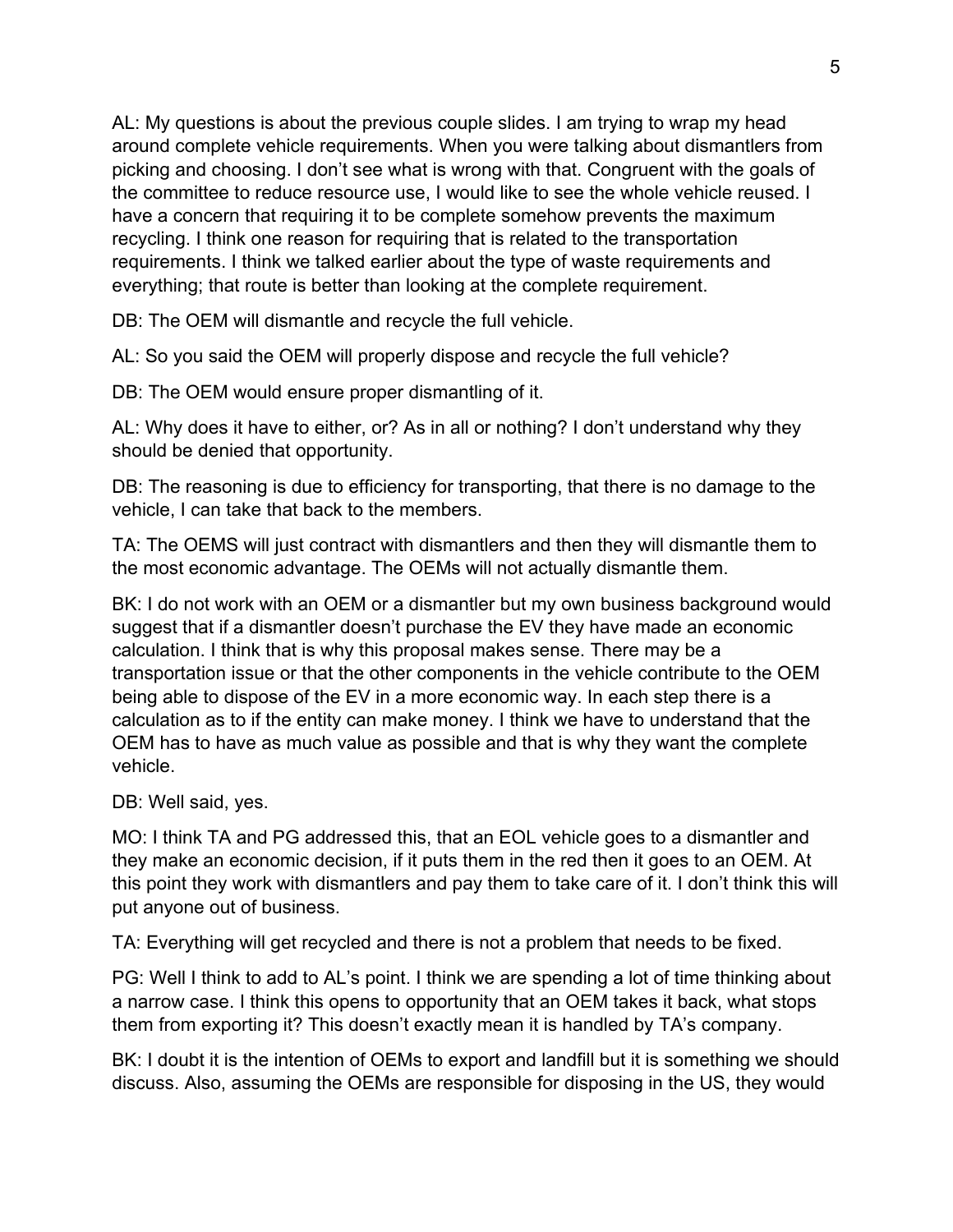probably be highly motivated to design the batteries to be easily handled at the end-oflife.

Lauren Roman: The proposal says the OEM is responsible if it is removed from the car, and if the OEM is responsible for orphaned batteries it is required to then take it to the dismantler. This seems more like an EOL vehicle program.

DB: The intent is for the OEM to properly dispose of the battery.

LR: So maybe I do understand, the dismantler will only take it if there is a positive revenue incentive.

DB: Yes

LR: So if I am a dismantler and I get a vehicle but it has a negative value, do I get ahold of an OEM and say how much will you pay me?

DB: I don't think the dismantler will even get the vehicle.

LR: How will the dismantler find out that there are vehicles that need to be picked up?

DB: The presentation didn't address that but there will have to be a way to contact them.

MO: This is the overall proposal for how the backstop works. We have made all these points.

MO: Steve Henderson, I will now show the two slides from the presentation.

SH: These I think are the words that are existing and the next slide we added to the wording. The idea here is that the OEM is responsible once they have their hands on it. We added texture as to what needs to be added to the responsibility. This includes the reverse logistics, documenting, and educational materials. I tell you, the one small thing is the last clause. The rational is that if you want the OEM to be responsible, you need to give them control of the battery. What we came up with is companion legislation that when the battery reaches EoL then it is owned by the OEM. We didn't flesh this out in the same way, but when the battery has reached its EoL, most of the things that DB built into that policy would still be true. The OEM will still be responsible within the warranty. Right now it is 8 years but CA is negotiating a longer period. We also want to point out that the core exchange would also apply here. This would be a good thing to have in place no matter what scheme chosen. When you are taking it out for the very last time, we just need a mechanism that establishes responsibility. The main motivation for the OEM is that our batteries don't end up in a bad place because of safety and reputation.

TA: The last bullet point is my concern as an auto dismantler, again, this is private property and if Ford or the manufacturer wants these batteries back or wants to maintain control and ownership, then they ought to maintain ownership and never sell the battery and lease it instead. This is private property and creates all kinds of issues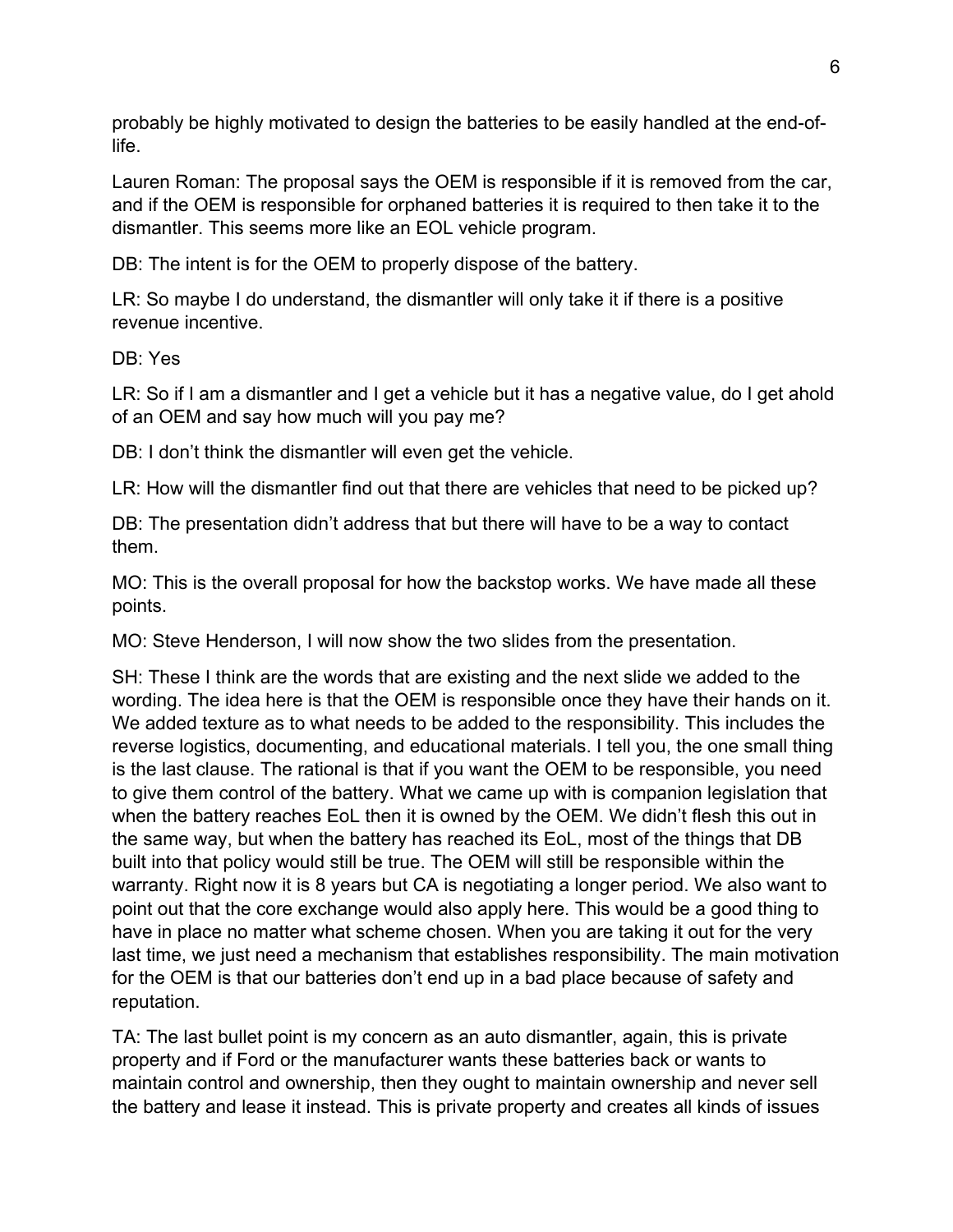and pushback that will blow up this proposal and it will never get done and I would encourage you to look at a program where you take back the orphan batteries, the scenario you described where if the auto dismantler or a homeowner that has a set of batteries in their garage and wants to get rid of them, having a program to get rid of those batteries when there is no intrinsic value, that is the problem that needs to be solved without having a disruption to entire industries that have been built up around vehicle afterlife.

SH: I don't think there was a question there, so I'll just say I understand where you're coming from.

PG: I see this as a very responsible and comprehensive proposal and just to clarify, Steve it seems to me what you're saying is that this incorporates all the aspects of the car that's been badly damaged in an accident, this would cover that vehicle as well.

SH: Yes, we know we would be responsible during warranty for eight years and then we'd be responsible at end-of-life, so the legislators or we would just have to decide how to handle the batteries in between those phases

NL: I really like the core of this proposal, the part I get hung up in is the same issue Terry raised. How would we possibly say that you have to return your battery to the OEM? That's not something we have done with any other product, I almost can't think of a precedent, so I'm wondering how critical that is to your proposal. In my mind, producer responsibility means financial responsibility, to physically taking control of the product.

SH: I think I said this last time, but we have essentially three types of proposals on the table. One is we establish a funded, probably partially by the OEM, partially by customers and then we administer that through a third party or regulatory agency. The decision of what happens to the battery is made by the third party. The backstop puts that decision on the backs of insurance companies or dismantlers to decide the value and what should happen. The producer responsibility means the OEM needs to have control of the battery; if we are going to be responsible, we need to have that responsibility.

NL: THE way we do this with any other product is either through a third party or the manufacturer funding a program, I don't think we have ever had a producer responsibility program that required the OEM to physically get back the product. I am still struggling with why that is so important.

SH: If you want to make the OEM responsible for the batteries, I don't know how they can be responsible without having access to the batteries. If you want us to just contribute to a fund, that's pretty easy.

NL: In my mind I think it is a semantic difference, I'm not imagining that you are physically responsible, I'm imagining that the cost of managing the battery are borne by the manufacturer or consumer.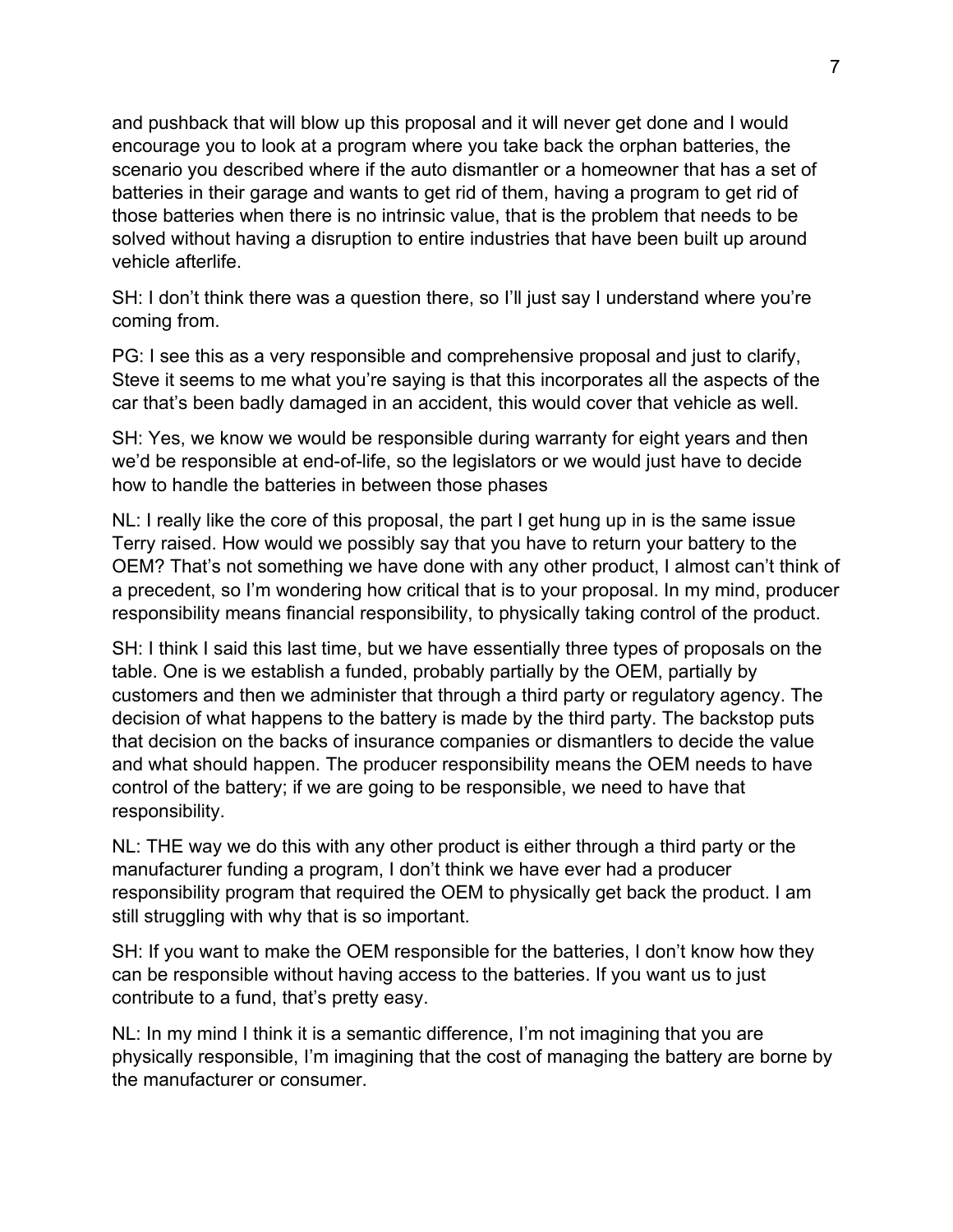SH: If it's just financial responsibility, there are many ways we can do it. If we are truly physically responsible, this is the only way I can think of.

NL: I think there is a lot of value in this proposal and don't think we should dismiss that third rail, and I appreciate you bringing this forward. Also, what this says option 1, is there an option 2?

MO: That was added by the UC Davis team.

Reading comment from Vanessa Coleman: "Individual EPR exists, as does operational not just financial"

Could you expand on this?

VC: Yes, there are many variations of EPR schemes. There are few that are individual but they exist, there is financial, and there is operational. Where Steve is headed looks more operational and hands on vs. a more standard financial EPR that we are used to seeing in California.

BK: Where would this proposal kick in, would this be only for batteries that do not have useful remaining life? Or would this apply to batteries that could be repurposed?

SH: That's an excellent question, does the battery have innate value when it's handed over? We didn't want to discriminate there because we want to be responsible. You could have another version of this where they do discriminate and batteries with remaining usable life stay in the system.

BK: If a manufacturer has that type of responsibility and has control over those batteries, there may be a lot of batteries that have repurposing potential where the legal advisors to the industry would say it will open up more liability and recommend avoiding repurposing and sending it straight tor recycling, so that's a concern I have.

SH: That is something we have been thinking of internally. There is a concept called life cycle analysis, and if you are looking the least harm outcome you may get a different optimal pathway compared to purely economic. I don't have all the answers right now but acknowledge that it is a good question.

MO: Thank you Bernie and Steve. Just as an aside when you mentioned life cycle assessment, I'm sure the UC Davis team was excited because they are big on LCA. We had one more comment from Gavin McHugh at the State of California Auto Dismantlers Association that were sent out yesterday, I will read word for word:

"The State of California Auto Dismantler's Association (SCADA) has reviewed both the Alliance for Automotive Innovation proposal and the Ford EPR proposal. SCADA is generally supportive of the Alliance's proposal, although, they did want to offer a few comments and suggestions.

1. SCADA requests the Alliance's proposal be revised to explicitly provide that a battery removed from an EV by a licensed dismantler can be used as a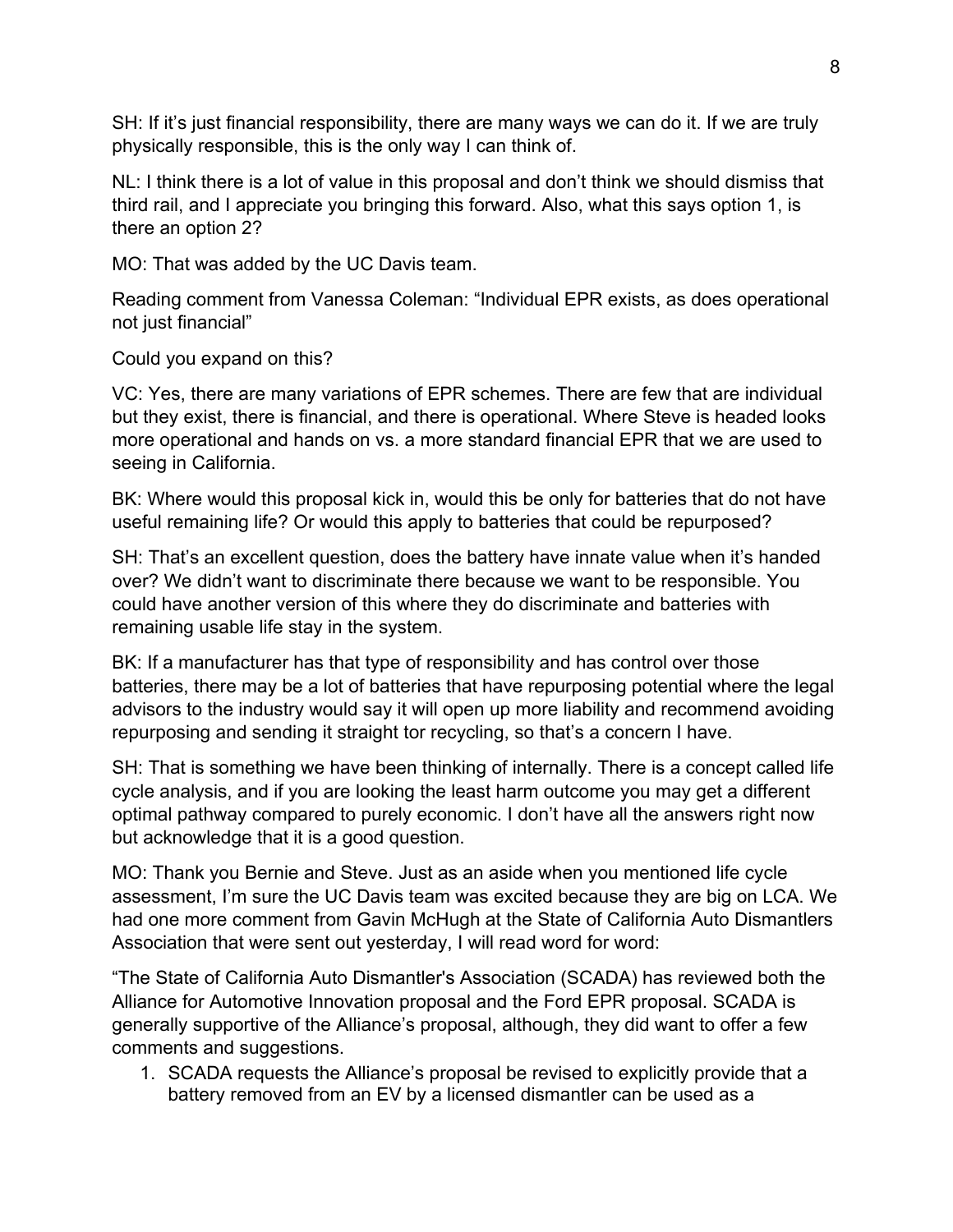replacement battery for repairs. In both the "in-service out of warranty" and "endof-life" scenarios it is not clear that this is an option. The language includes reference to "reuse" as an option for the licensed dismantler and the repair facility, but this should be clarified to explicitly provide that a licensed dismantler can sell a battery directly to an entity doing the repairs.

- 2. The proposal does not address vehicles acquired by licensed dismantlers from tow yards, repair shops, local government abatement programs, public, etc. As such, SCADA recommends the proposal be clarified that vehicles acquired by a licensed dismantler from any source be managed and handled just as vehicles purchased at auction.
- 3. SCADA recommends the OEM backstop program be expanded to included abandoned and orphaned vehicles that are dumped along roadways, in fields, etc. Such an expansion would provide an additional pathway for vehicles, that for whatever reason, are not being managed/processed through a local government abatement program.
- 4. SCADA recommends that there be a state entity responsible for enforcement and compliance of these requirements and that there be established a stable source of funding to support and maintain the effort. Would the proposed core exchange program fund be a viable option to fund the enforcement program?

Unfortunately, SCADA is not supportive of Ford's ELV EPR program as currently proposed. Over time it would be very harmful to the licensed dismantler and repair industries because it cuts out licensed dismantlers. It would also hurt consumers because there would be substantially less affordable repair options and likely lead to a windfall for unlicensed dismantlers that are not regulated and operate in the underground economy.

Thank you for your consideration of SCADA's views on these proposals."

MO: At this point we have gone over the two proposals. Caroline has stepped away to address a fire-related emergency, a reminder that we are impacted by these natural disasters and our best wishes to everyone. The survey is not due until late next week and the AG members will not be responding to the survey at this time, but we will discuss the questions again to have another opportunity for people to offer their opinions. We will have the responses when we meet next on September 28. Alissa, Meg, or Jess, do we know who will be presenting?

AK: I'll be doing it. This will look pretty familiar except that it includes the changes we made based on our meeting two weeks ago. The goal is different than our goal before when we were just trying to get our wording; today is an opportunity to have discussions about specific questions. We will try to get through all of these but the likelihood may be low given how much discussion was inspired by the discussion we just had with Steve and Dan. I'll invite folks to raise their hand or say in the chat if they have a comment.

MO: Maybe we can work backwards since last time we were rushed towards the end?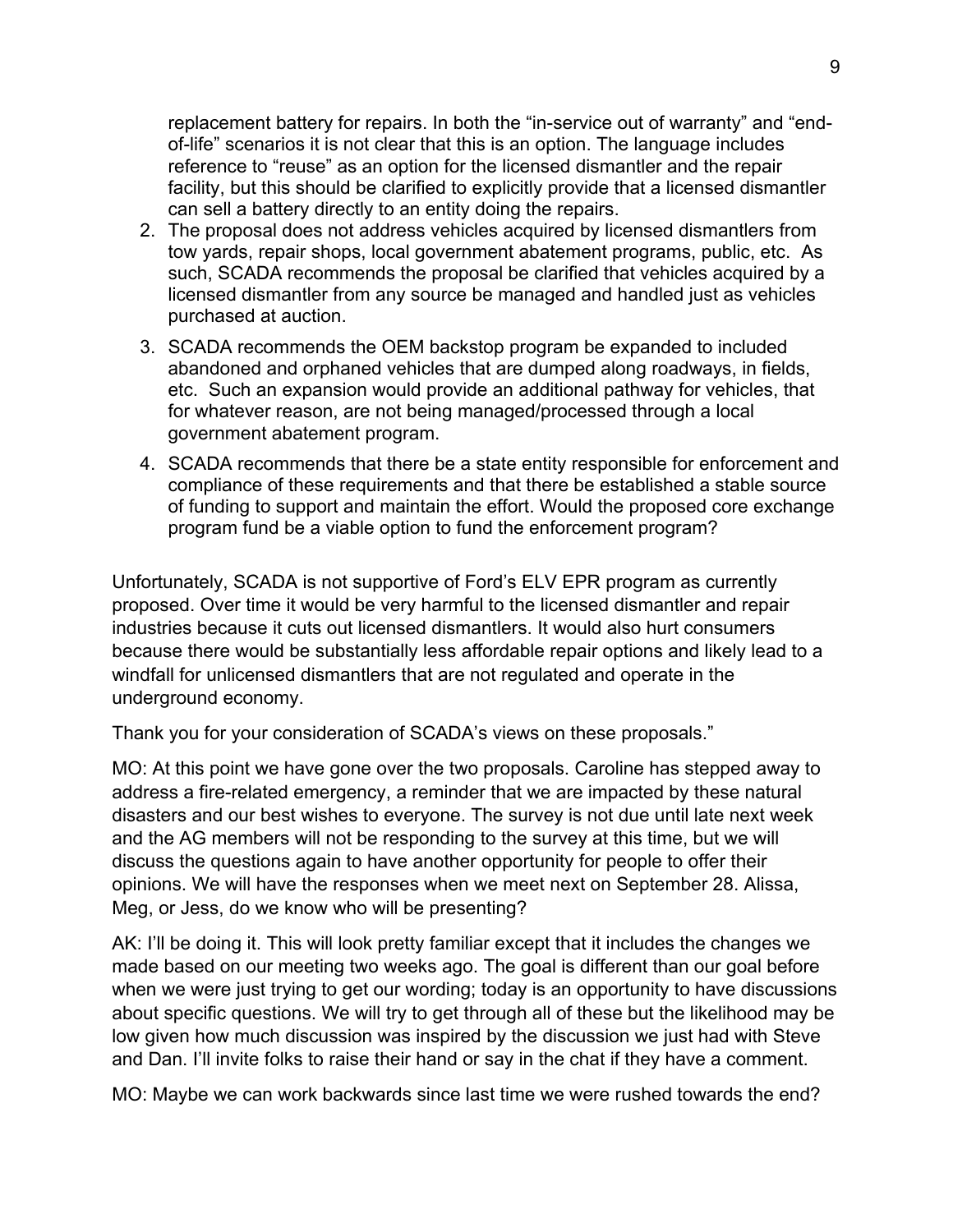AK: That's a great suggestion, I'll advance through to the end. The last group of questions that we didn't spend too much time on were related to supporting safe and efficient reverse logistics. I'll step through here and you can interrupt or raise your hand anytime you want to say anything.

MO: A quick comment on number one, there are similar efforts moving through the state legislature right now so this is something I think would receive broad support moving forward. Number 1 as well as number 2. Just to raise that to the group's attention.

AK: The other policies are requiring pre-approval to bid on EVs at auctions and interpretation of universal waste regulations, this basically says any opportunity to reduce regulatory burden on batteries should be adapted but this may be a function of federal law not state.

MO: Generally speaking, we are in favor of reducing the burden to promote responsible recycling. This may not be under control of the legislature but if the EPA changes regulations, DTSC can follow those changes.

PG: Can't the legislature write a bill saying DTSC has one year to follow through with changes made by EPA?

MO: They can give a timeline. One year is pretty rapid. They could write a bill giving a timeline for DTSC to analyze and update after the EPA makes changes, but they couldn't unilaterally change the regulation.

AK: The next are developing strategic collection and sorting infrastructure and identify strategies to reduce the burden of transportation. I don't see any hands or comments. That wraps up the reverse logistics sections. We did get a comment that there is no identification of how these efforts should be funded.

TF: For some reason, I can't find my raise hand function. My question to Mohammed is regarding 4 and 6, I understand that US EPA sets regulations and states can follow. Has there been discussion at the federal level of some of these issues?

MO: I am not personally aware, I do know there has been a lot of effort and discussion around critical minerals and batteries, but I have not heard about discussions to change universal waste interpretations to facilitate recycling.

TF: I know a lot of our colleagues are following these advisory group meetings. Do you know if anyone on the federal level is following what this advisory group is discussing?

MO: I know that US EPA is following our work, I don't think to the point yet of indicating what we should or should not do, I have not received those comments. But currently they are following but we have not received input or guidelines.

TF: I understand this is out of the purview of this group, but I believe some of these issues we've discussed are critical, I believe California is on the leading edge and we have differences of opinion, but a lot of people would like to see an efficient answer.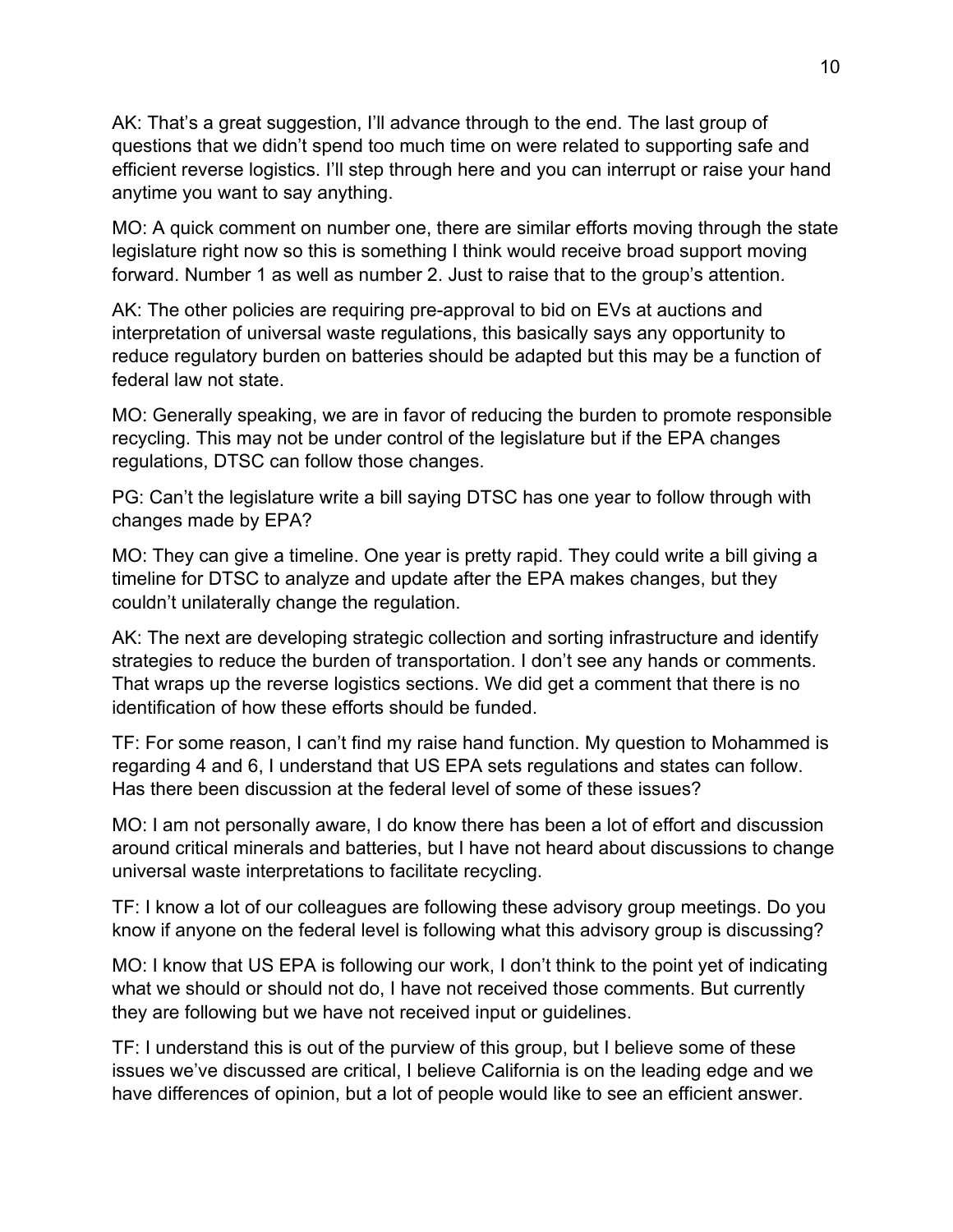Maybe are there are initiatives or actions that could be taken to bring this to attention at the federal level?

MO: I think it makes sense to bring this to executive and legislative branches. Related to waste classification, that is a barrier and the only way that can be changed internally within California is if US EPA makes a change that DTSC believes is a necessary one to adopt within the state, so that would be the way forward within that space.

GK: To that point about what's going on at the federal level, the infrastructure bill that's making it's way through congress, if you wanted to go through that and find out what kind of funding is being made available to support infrastructure for LIB manufacturing and recycling, there is a lot of money that will be made available to agencies to look into product stewardship issues. Some is focused on portable rechargeable batteries but there are \$6.1b focused on the battery infrastructure world if this passes which we expect it will.

AK: Any other comments or thoughts? We will work backwards and talk about the circular economy and quality recycling. The first is a minimum material recovery rate. This already inspired quite a bit of conversation, so I'll give you a minute to read it.

We did hear from some stakeholders at the last meeting who wanted to mention that they are not supportive of MMRs and felt that it could handicap the ability for recyclers to handle batteries in the near-term since pyrometallurgical recyclers will not recover lithium, for example.

TA: If you force recyclers to recycle things that are not economical, it will come out of someone's pocket. This will evolve as technology develops and putting hard numbers will constrain recyclers. It will be hard to impose this on out-of-state recycling and there are so many factors that can affect how this is determine. There could be a policy that we maximize recovery but putting in absolute targets I think is a mistake.

NL: Why do you assume that we would not be able to put the same targets on anybody processing batteries from California? One of the reasons we would do this is to level the playing field for California processors who have high standards.

TA: These batteries will go out of state, there will not be a facility in California for at least five years. You can recover black mass which is 100% of these materials, then it will be sent to a refiner in Europe or China. The first place will check the box and it will be meaningless.

NL: There's no reason we couldn't have targets that go beyond that.

TA: You're just chasing these things that you will not have the ability to audit. These things will end up where it's economically viable and that's just where it's going to go. We can try to force it, if you add thousands of dollars to the price of every car you can get all the batteries recycled in California, but that's not a good use of resources.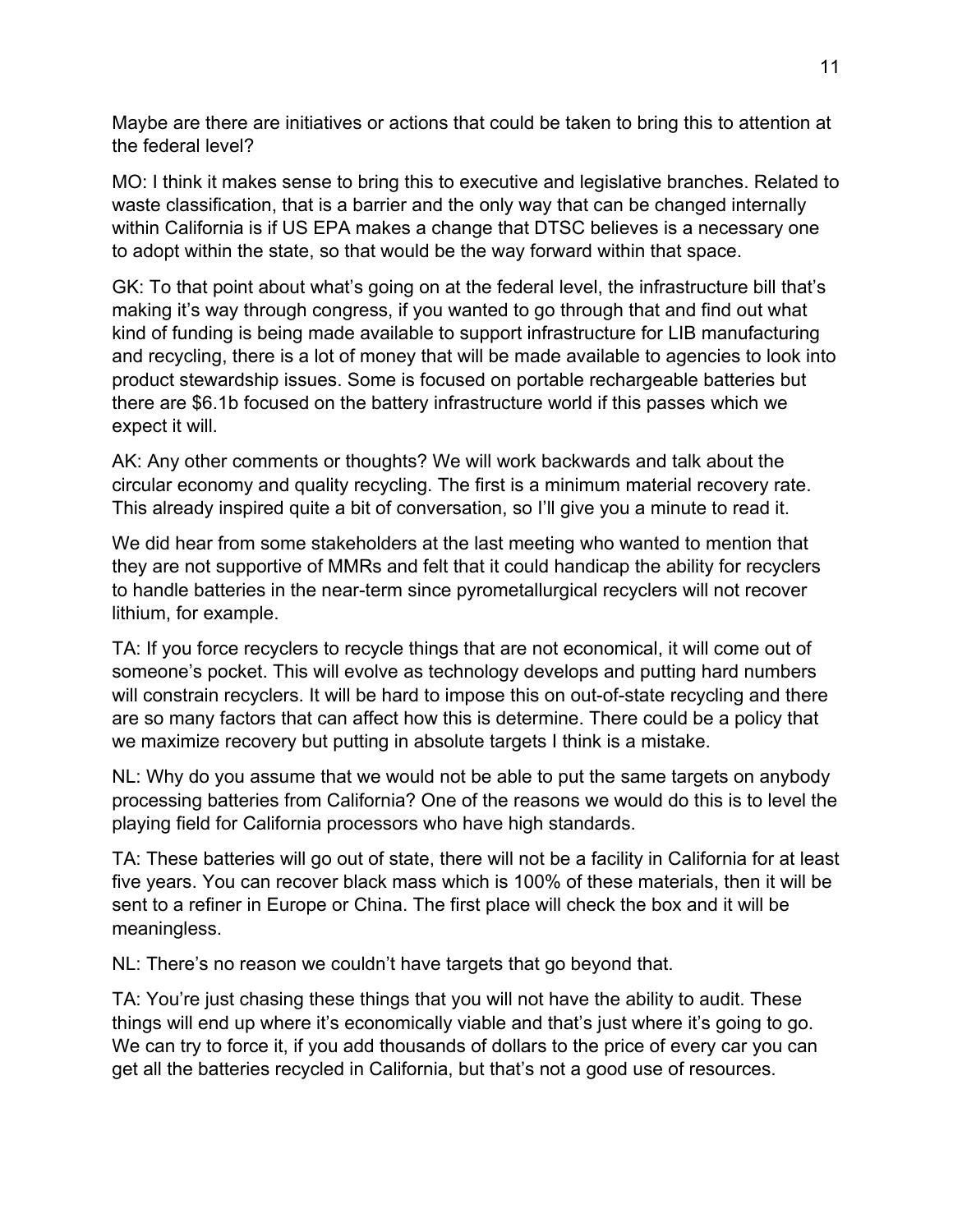NL: I think we should tease this out because I think the metals that are less valuable will not get recovered and it will be a race to the bottom an

TA: Then you have to start subsidizing recovery. Manganese for example is a very lowvalue. If you want to recover manganese, you'll have to.

NL: We aren't worried about stuff that is economical, it is the metals that may not be economic that we want to get recycled that we are targeting. We require this with construction materials because they may not be

TA: Or you tell manufacturers you have to use recycled content, and then they have to buy it. We are trying to encourage

NL: I disagree with this being outside the scope because I can't imagine us introducing a bill that wouldn't include this so we should have further conversations. The EU's bill included this too, so I don't think it's outside the scope.

PG: I do think this is extremely complicated and difficult to define in the practical recycling world we see ourselves in now. There are crazy claims about how much recovery is being done at a specific plant in the US. But as Terry pointed out this just means the black mass has that % of materials listed, it doesn't mean that material will get further refined where material recovery rates will reach the levels that are proposed here. It is complex to define recovery rates based on the multiple steps in the process and the changing technologies, and layer that with the six different varieties of LIBs it will make this very complex. This will be a great goal but unless you have regulators overseeing this it will be difficult to achieve on a global level.

TF: Part of the issue is that we don't have a domestic supply chain. I think the EU and EC will have a challenging time setting this up, and things are more tightly controlled there, and they have a battery supply chain. I agree that this is a tricky can of worms we are opening up.

AK: The next option was third-party verification of recycling to ensure environmental performance and worker safety.

TF: Conceptually I like this idea, but what are the qualifications of the party doing this verification? There are very few people who are knowledgeable about the battery recycling industry. There may be more neutrality with a public agency than a private third party. It may be difficult to find someone who can do an unbiased and have the experience to do a qualified assessment.

PG: Just to respond to that, this couldn't be done by a regulatory agency because this is to make regulatory agencies in jurisdictions to respond to a single set of standards. There is already a large certification industry that I'm sure Honda and other companies here at the table are already contracting to obtain certain certifications that are required in the auto industry. This would be a new effort and would not relate to the OEM operations but to the recycler's operations by putting them on an even playing field.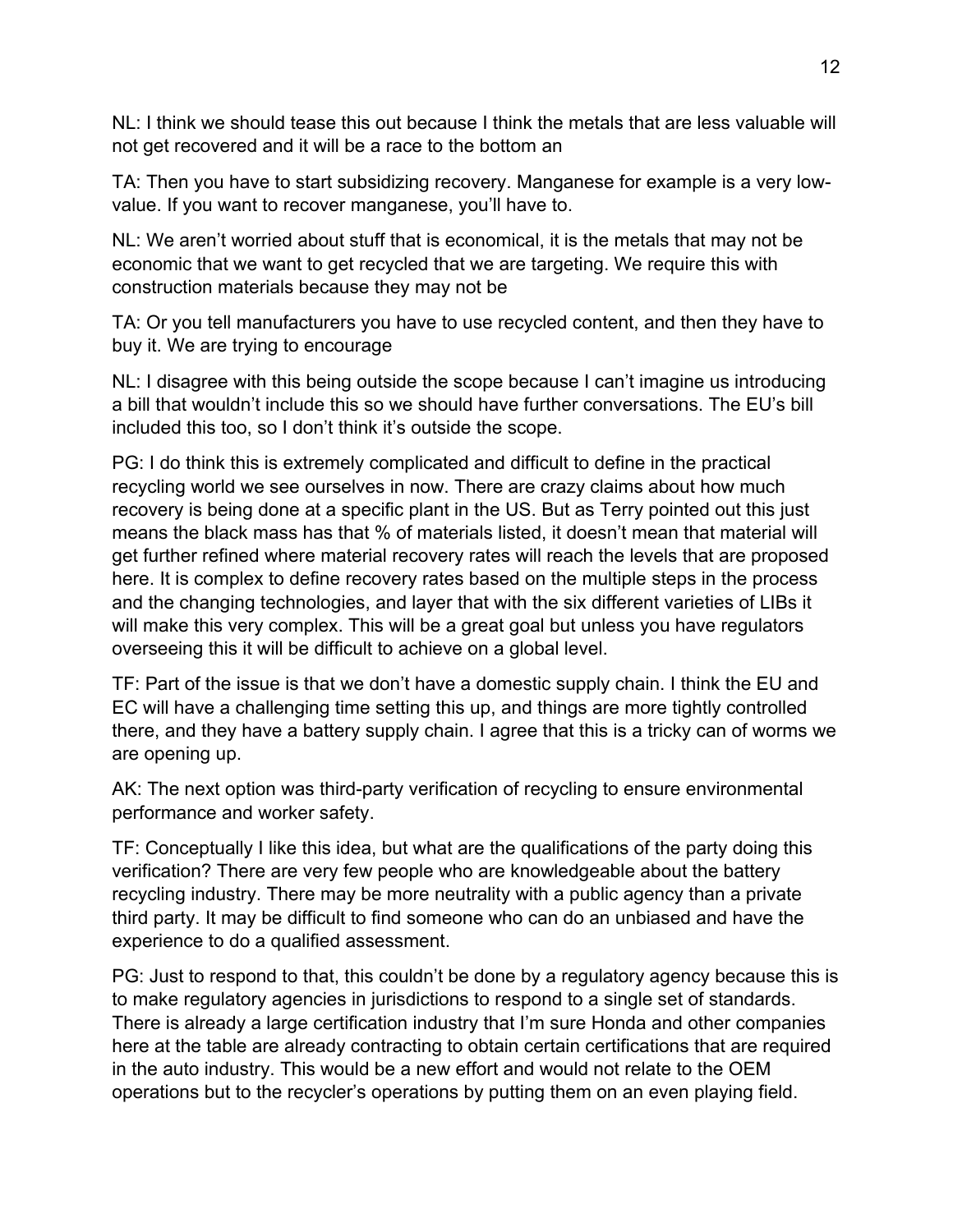TF: We do have a lot of ISO certifications and others, but I think we have to get agreement on what certifications are necessary and maybe the certifications don't pertain to recycling capabilities. We can have certifications on environmental or other issues. Maybe I'm overthinking this and if it meets the environmental standards of the car company or the state of California it's fine, but I think we should talk more about

PG: Yes, and keep in mind that it wouldn't happen tomorrow because the first step would be to develop what the standards should be, and then who would be the qualified auditors. This is a long-term goal but it's one that the legislature could set in motion.

TF: My point is that this is not something that will happen overnight.

TA: I have a concern about the lithium-ion batteries, production scrap, and derived materials. We are getting beyond the scope of the battery. You are introducing a term with "other derived materials" that has never been defined and for these purposes I would limit it to lithium-ion batteries.

MO: We received a comment from Lisa Crosby (LC): "E-Stewards is considered a leadership standard rather than a consensus standard"

NL: Can you clarify that distinction?

LC: I am hesitant to speak on this, but my understand of the difference between a leadership and consensus standard is that the standard is meant to set a goal for the highest performance and give companies an edge as recognized leaders, and that's why it is not a consensus standard.

AK: The third and fourth are to develop a reporting system for batteries retired from use and for LIB recovery rates.

TA: When you say "final recipient of the battery" in number 3, if you're a recycler and you sell the batteries to somebody, is that what you're looking for here? "Final recipient" may need to be defined. Anyone handling this is only capable of reporting the next in line and not the final recipient.

AK: That's a good point, the phrasing is ambiguous but the intent was to be able to trace batteries to where they are going.

PG: The way I read this is that it would be something similar to what we have for other hazardous waste where there is a manifest that tracks the waste.

TA: That's not how a waste manifest works, it goes from point A to point B.

PG: The way I read this is that it would be online instead of a paper receipt.

TA: If I sell an EV battery to somebody who is going to refurbish it or sell it to somebody else, I don't want to be responsible for finding who the final recipient is. Move it to the next responsible party and document that and move on.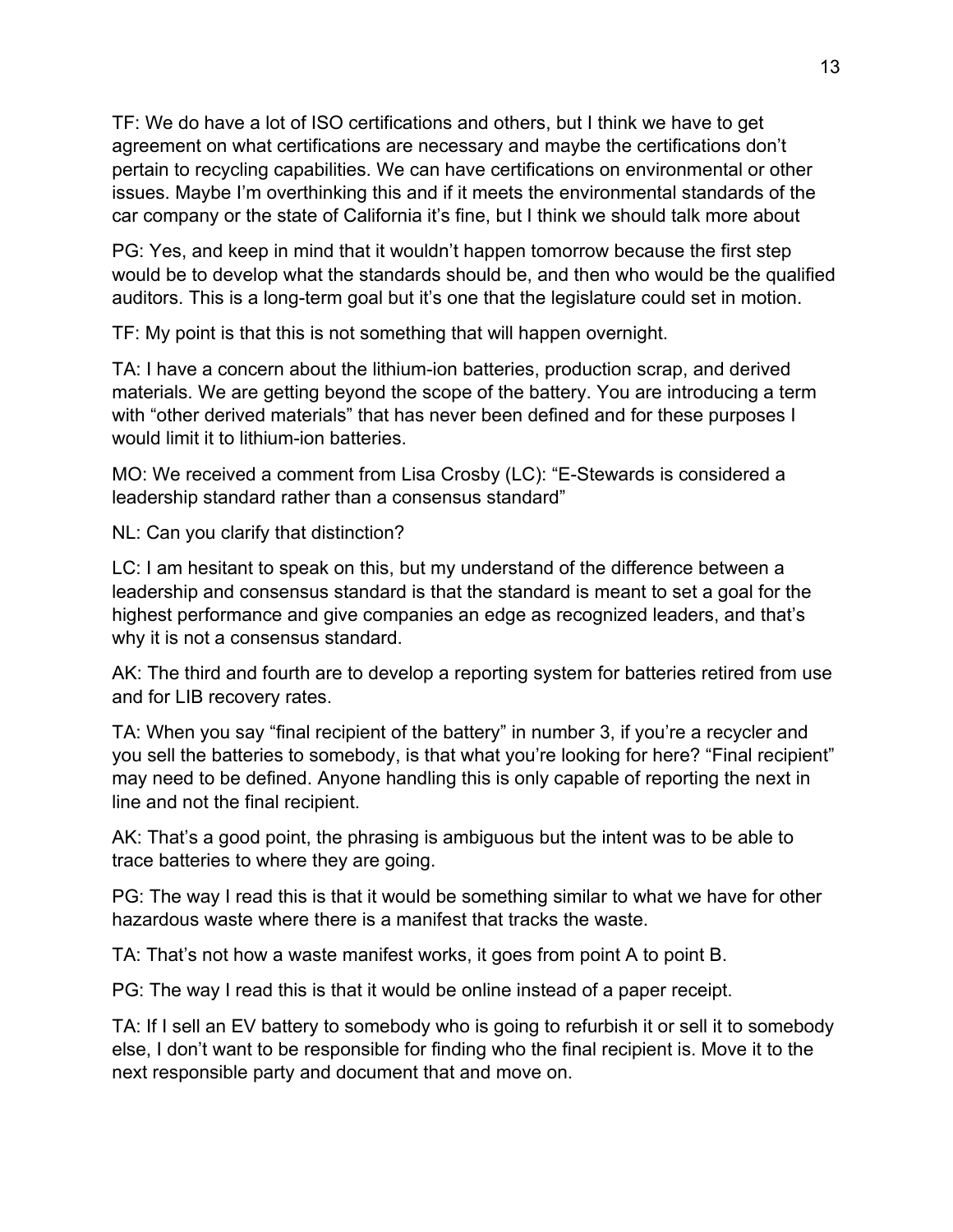AK: Any other comments or thoughts? Terry, I think your point about recovery rates applies here as well, in terms of the format of the battery and black mass, that should be specified. The next option is recycled content standards.

TA: I have a question. Is the intention here that the recycled content standards would apply to manufacturers if they want to sell a car into California?

AK: I believe that is how it would work; I invite anyone from the subcommittee to chime in if I'm misrepresenting anything.

AMSC: Yes, that is what was discussed in the recycling subcommittee, Terry, this would be an obligation on the manufacturer.

TA: I support manufacturers using recycled content, but the manufacturers would need to weigh in on whether the numbers make sense. I support recycled content, but it comes down to what is the best home for material. Nickel is used for stainless steel and for the nickel hydroxide used in LIB manufacturing. Putting the nickel into stainless steel which is a 100% recyclable outlet and displacing virgin material may be a better economic option than forcing it back into batteries. So you are forcing something that the market may not support just to say we are recycling it back into batteries.

MO: The rates and numbers and the dates are just an example, the point would just be to say that the legislature would potentially convene a similar advisory group to this one and look into what the research and market has shown about the optimal destinations for recovered materials and then create phased-in rates and review and revise them as necessary. The numbers and dates included here are just an example.

AK: Thanks Mohammed, that's correct. These numbers were drawn from the EU battery directive. Any other comments on this? The final option was some kind of requirement for design for repurposing, reuse, and recycling. The next section is support repurposing, reuse and recycling industry development. The first two are establishing a timeline for DTSC permitting process and an economic incentive package provided to LIB recyclers. The next two were to expand eligibility for relevant incentive programs to include repurposed batteries, and incentivizing a disassembly industry within California.

PG: I'm not clear on number three. What is the subsidy are we talking about?

AK: I believe this is a program through the CPUC.

RB: The CPUC oversees a program that subsidizes new energy storage system. Expanding the eligibility rules for this program to include repurposed vehicles would support the repurposing industry. There are general survey questions in here about incentive packages for disassembly industries and recycling industries but not for repurposing industries so this is a narrow example of how the repurposing industry could be supported but it's a far cry from the sweeping incentive packages that are supported for others.

BK: If you're going to get into this issue then it seems like we would need to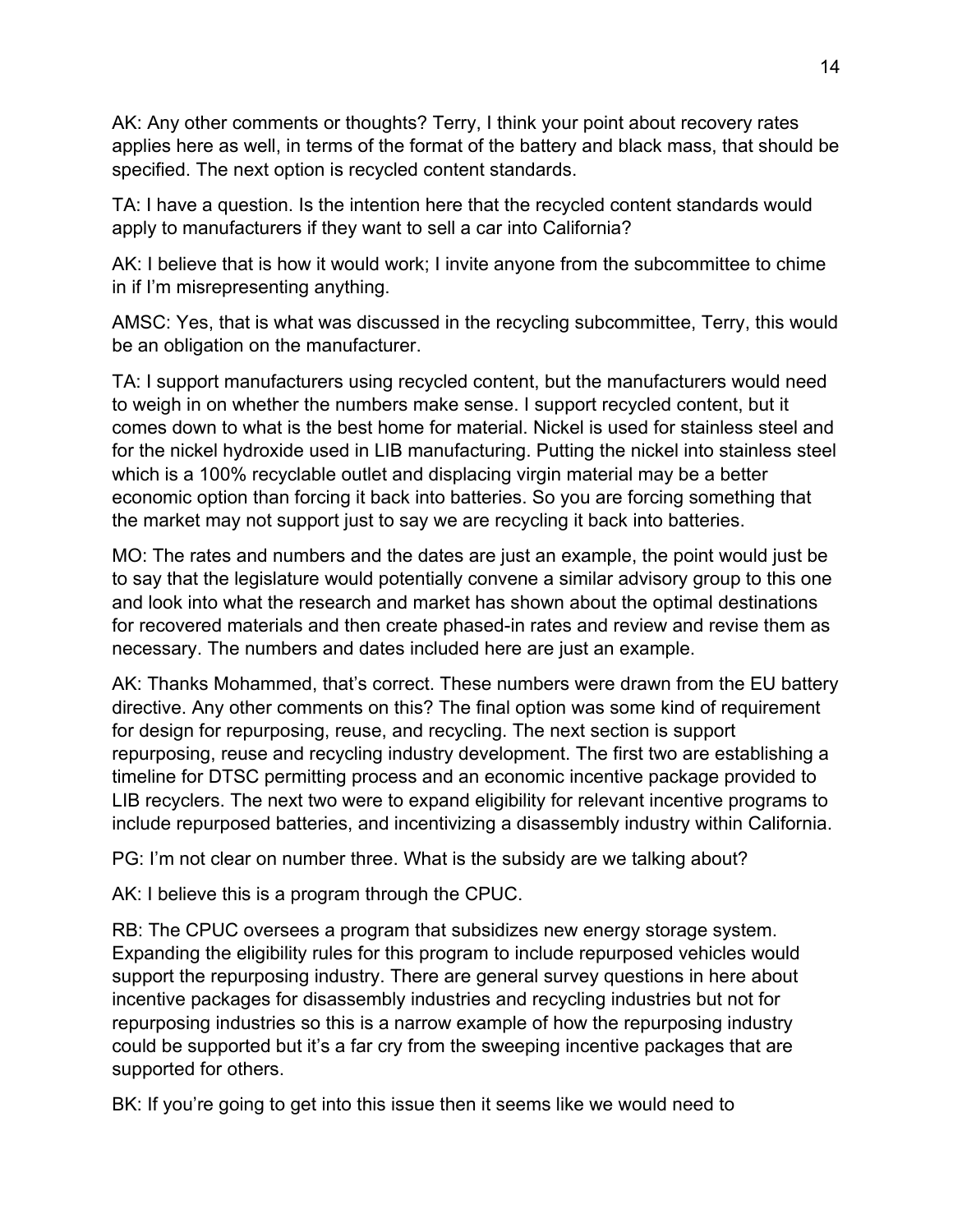MS: The purpose was to make reused battery systems eligible for the same incentives as new batteries to allow them be cost-competitive with new storage systems, which was mentioned as a barrier from the reuse committee. We have addressed that responsibility for recycling or disposal

GN: The only thing I'll add is that point three also ties into California's renewable energy standard

BK: I'll add my comment that I think if this is within the scope that it should stay.

NL: I think this is within the scope.

MO: I also agree this is within the scope and what happens after will be yet to be seen, and I see Todd has said in the chat that he agrees as well.

CG: I received a comment from Freeman, are you able to unmute? If not go ahead and email that email address and I will read your comment or question.

MO: There is a comment from Thomas Novak in the chat: "If there's a requirement to track the battery from recycler to next vendor in the value chain, need to include specific car information on the battery, I.e. vin."

AK: The next section of questions is about access to information. The first options are requirements for a physical label and an electronic information exchange (i.e. QR code). The next is for a Universal Diagnostic system, the difference between this and the CARB standards is that it would be readable after the battery is removed from the vehicle.

RB: I would say that assessment of battery pack state of health is a critical issue facing the reuse and repurposing industry today and this would go a long way. You can pretty easily read pack state of health while it is in the vehicle, but this would enable access to critical information after removal. This is very important and would support reuse and repurposing.

AK: There was a general recommendation after this to make data available without specifying the mechanism. Okay, leaving the toughest for last. The first question on defining responsibility for EOL management and financing is the producer take-back option that Steve presented. Would anyone like to discuss this further?

The next option was producer take-back where returning the battery to the auto manufacturer was optional and EOL responsibility transfers to the repurposing company.

SH: I had forgotten that we had this option on the list but my read on this in case anybody cares is that this is like the full vehicle backstop that Dan explained but it would be a battery backstop instead of the vehicle.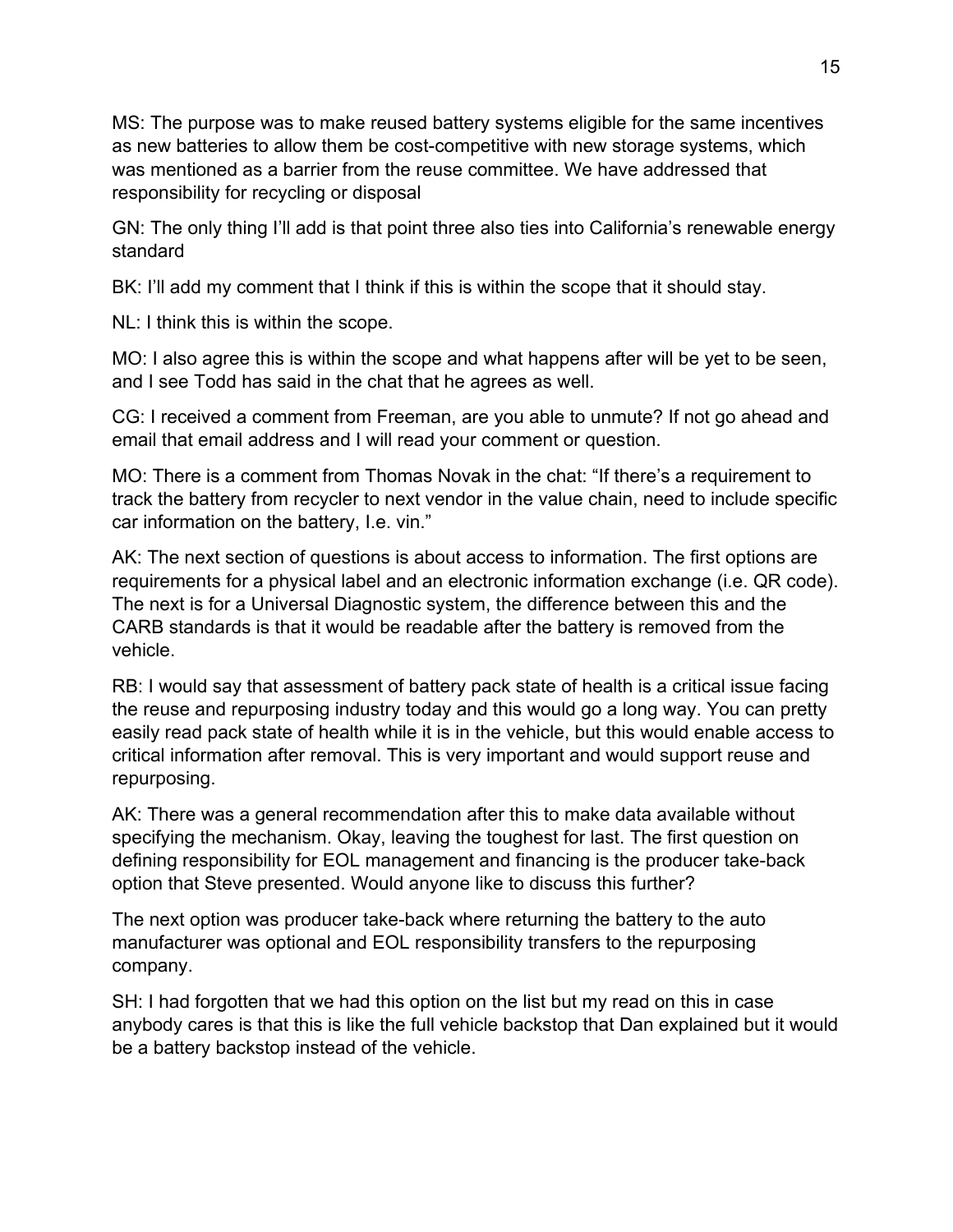TA: Question on where the auto manufacturer responsibility begins. It says responsibility begins once they have been notified. Are you saying they have responsibility upon notice?

SH: The intent would be that we would be responsible when notified and then would be responsible to pick up the battery.

AK: I think the intent was to specify that the manufacturer has the responsibility to pick the battery up. If this moves into our report we can make sure that the clarification is included.

MO: Just a note that we are about fifteen minutes away from the scheduled end of the meeting.

AK: We will skip the vehicle backstop since Dan discussed it earlier. The next options discuss schemes where fees are gathered to finance EOL management. The seventh is defining the current as the responsible party for EOL management. The final question asks if a fund is created, which party should manage the program and what should the funds be used for.

MO: I think we will have to wait to get answers from the survey.

MO: Next I think Caroline was going to take the next section and we were going to talk about scheduling for the rest of the year.

CG: I'll hand it over to you to schedule while I get my notes together.

MO: Our next meeting is scheduled for September 28 by which point we will have results to present from the survey and we will discuss the next step, which is drafting the report. The UC Davis team is working on this and will present a draft report by November 1. Let's try to schedule a meeting for one of those first Tuesdays in November (2 or 9). [went through roll call] and there is a preference for November 2.

Freeman Hall: We have inputs on some of these recommendations. I wanted to see if there is a way for us to provide feedback on the survey.

MS: We can create a public version of the survey for people who are not part of the advisory group to provide feedback.

NL: How hard would it be for members of the public to fill out the survey and tally up those responses?

MO: I think we don't intend to do that or tally their votes but members of the public can provide feedback that can get incorporated into the report.

CG: To add onto that, the purpose of this is to understand where we stand on the committee and how we will move forward into the report writing phase. We do want to gather input but this was the purpose of the survey.